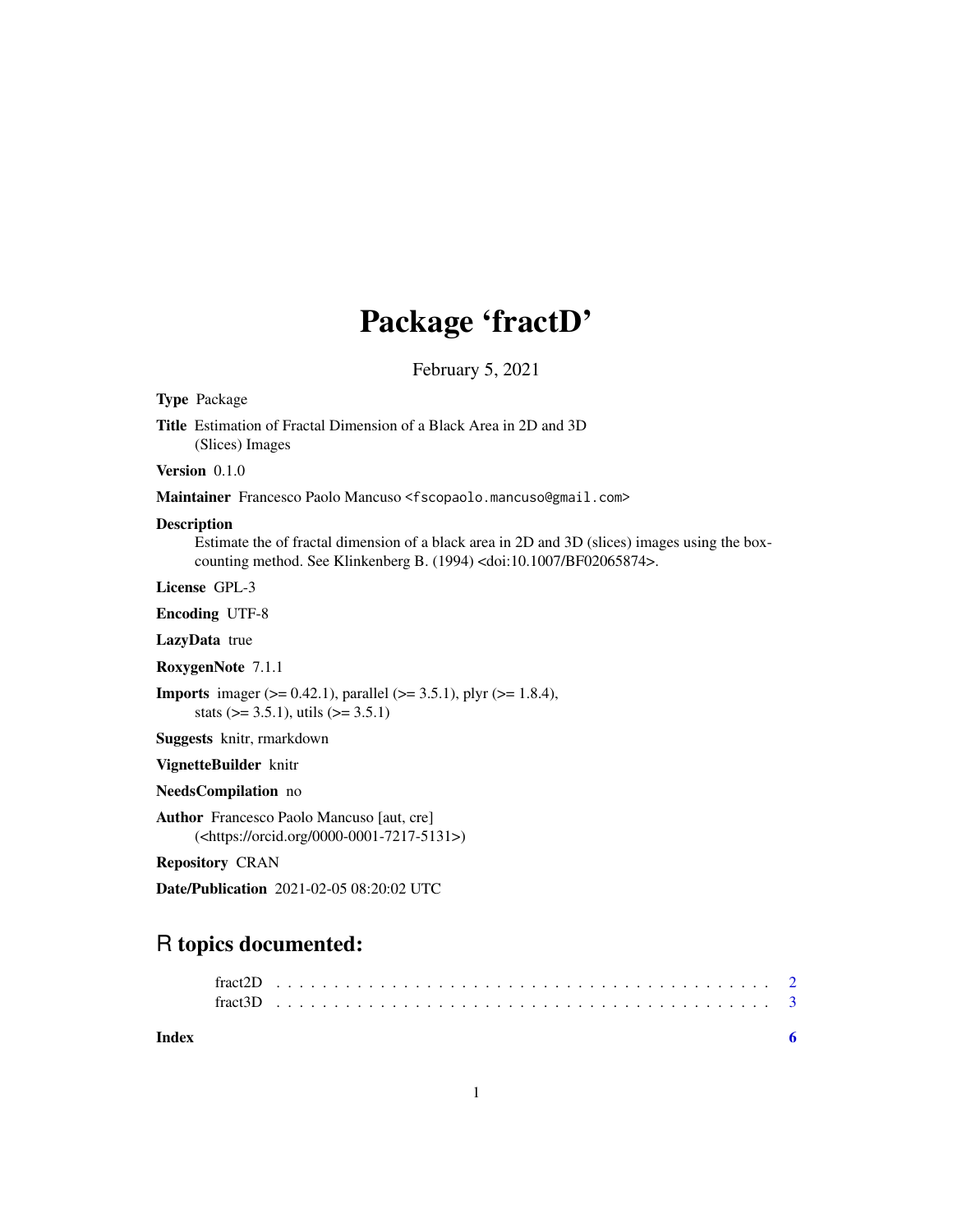<span id="page-1-0"></span>

#### Description

This function calculates the fractal dimension of a black area in a bidimensional image using the method of box-counting.

#### Usage

```
fract2D(dir = NULL, box.size = NULL, save-dir = NULL, save.name = NULL)
```
#### Arguments

| dir       | Specify a folder containing the image/s to be analysed.                                                                                                                                                                                                                                |
|-----------|----------------------------------------------------------------------------------------------------------------------------------------------------------------------------------------------------------------------------------------------------------------------------------------|
| box.size  | A vector specifing the box size steps (in pixel) to be used to calculate frac-<br>tal dimension. By default (NULL) box.size = $c(1,2,4,8,16,32,64,128,256,512)$ .<br>Minimun box size cannot be less then 1, corresponding to 1 pixel of the image.<br>Box size steps must be integer. |
| save.dir  | Optional. Set the name of an output folder to save the data as *.rds.                                                                                                                                                                                                                  |
| save.name | Optional. Provide a name for the output data.                                                                                                                                                                                                                                          |

#### Details

The fuction calculates the fractal dimension (D) by the method of box-counting. Box-counting method is useful to calculate the fractal dimension of various sets of any dimension and patterns with or withouth self-similarity (Klinkenberg, 1994). The method overlay a series of squares of different size (box.size), with minimun box size that is equal to the resolution of the image. Then, for each box size step the function keep track of the number of squares occupied by the black area into the image. Finally, fractal dimension  $(D)$  is estimated by linear regression of  $log(n^{\circ}$ boxes) on log(box.size).

#### Value

fract2D returns a list containing the following components:

D - A dataframe with the estimated fractal dimension.

raw.dat - A dataframe with the raw data used to calculate the fractal dimension. The data frame contains the name of the image (id), the box size steps (box.size), and the number of boxes for each box size step (box).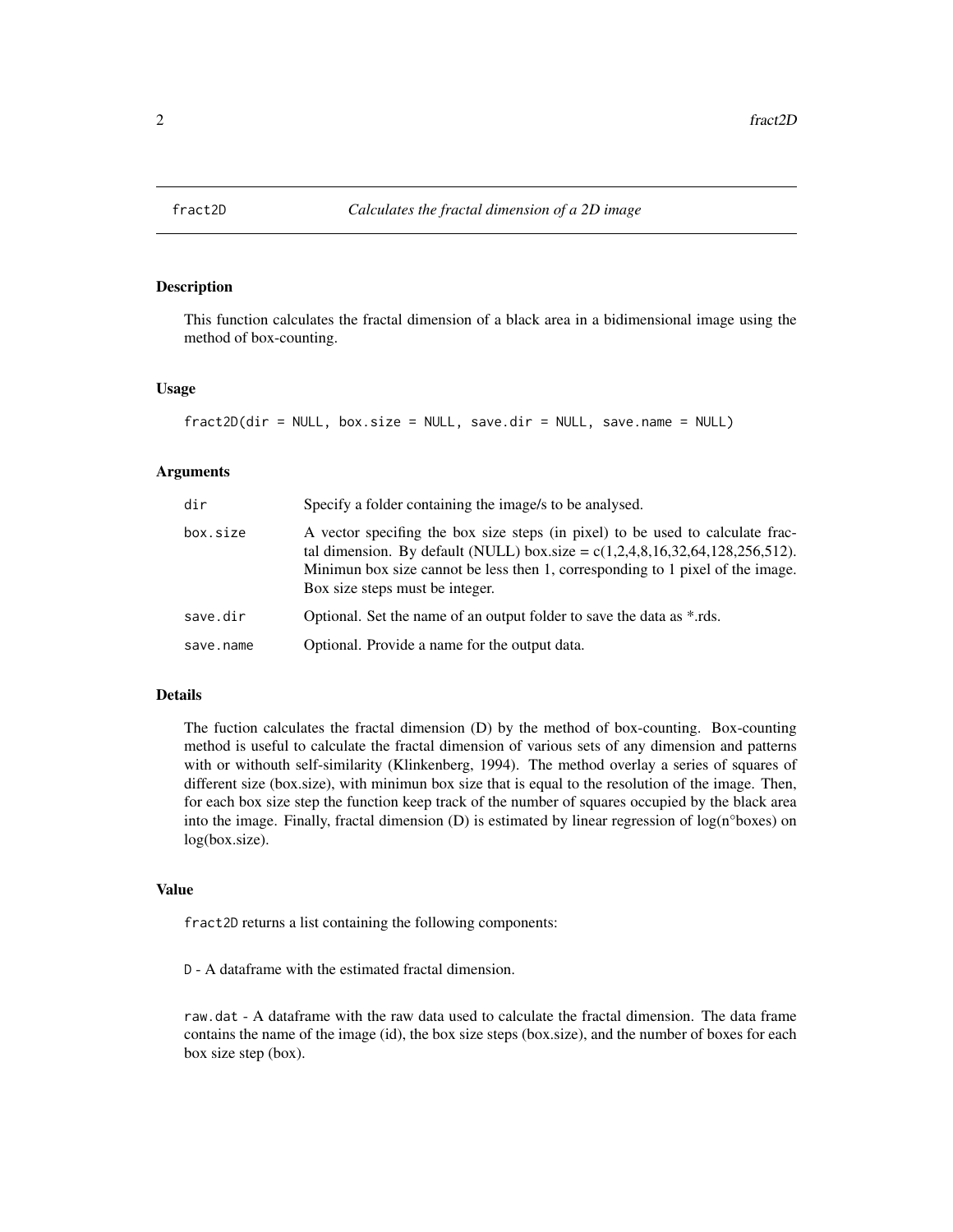#### <span id="page-2-0"></span>fract3D 3

#### Note

The function analyze the fractal dimension of a black area into an image. Then, the images must be converted in black and white before analysis.

Usually, the box sizes should change as a function of a power of two so that they will be evenly spaced in the log space. However, this can result in too few points to fit linear regression. Therefore, according to Dubuc et al. (1989) the function allow to use box.size from 1 to +inf not necessarly with dyadic step.

#### References

- Mandelbrot B.B. (1982) *The fractal Geometry of Nature*. San Francisco: W.H. Freman.
- Klinkenberg B. (1994) *A Review of methods used to determine the fractal dimension of linear features*. Mathematical Geology, vol. 26, n° 1. doi: 10.1007/BF02065874
- Dubuc B., Quiniou J.F., Roques-Carmes C., Tricot C., Zucker S.W. (1989) *Evaluating the fractal dimension of profiles*. Physical Review A, vol. 39, n° 3. doi: https://doi.org/10.1103/PhysRevA.39.1500

#### See Also

fract3D to estimate the fractal dimension of a 3D (sliced) image/s.

#### Examples

```
## Not run:
# The example below calculates the fractal dimension
# of image/s contained in the folder "source.dir".
# Then, a file named "res.rds" is saved into the "output" folder.
fct2D <- fract2D(dir = "source.dir",
                 box.size = c(1, 2, 4, 8, 16, 32, 64, 128, 256, 512),
                 save.dir = "output/",
                 save.name = "res")
fct2D$D # a data frame with the estimated fractal dimension
fct2D$raw.dat # the raw data from which fractal dimension was calculated
```
## End(Not run)

fract3D *Calculates the fractal dimension of a 3D (sliced) image*

#### **Description**

This function calculates the fractal dimension of a black area in a three-dimensional image using the method of box-counting.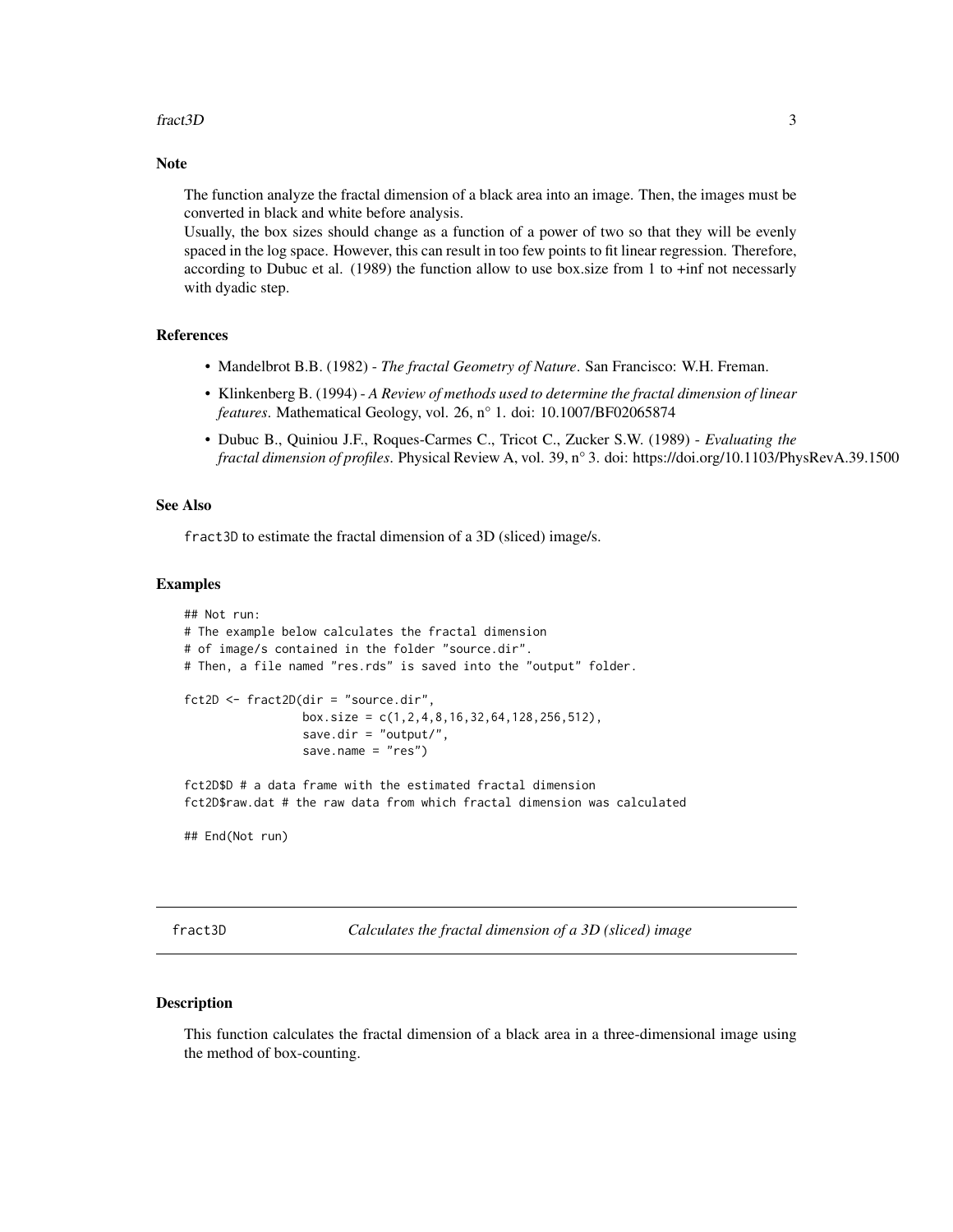#### Usage

```
fract3D(
  dir = NULL,box.size = NULL,
  dist.slice = NULL,
  save-dir = NULL,save.name = NULL
)
```
#### Arguments

| dir        | Specify a directory containing the folder/s with the image/s to be analysed.                                                                                                                                                                                                           |
|------------|----------------------------------------------------------------------------------------------------------------------------------------------------------------------------------------------------------------------------------------------------------------------------------------|
| box.size   | A vector specifing the box size steps (in pixel) to be used to calculate frac-<br>tal dimension. By default (NULL) box.size = $c(1,2,4,8,16,32,64,128,256,512)$ .<br>Minimum box size cannot be less then 1, corresponding to 1 pixel of the image.<br>Box size steps must be integer. |
| dist.slice | The distance between slices. By default (NULL) dist slice $= 1$ . Distance be-<br>tween slice must be an integer number.                                                                                                                                                               |
| save.dir   | Optional. Set the name of an output folder to save the data as *.rds.                                                                                                                                                                                                                  |
| save.name  | Optional. Provide a name for the output data.                                                                                                                                                                                                                                          |

#### Details

The fuction calculates the fractal dimension (D) of a 3D image by the method of box-counting. Box-counting method is useful to calculate the fractal dimension of various sets of any dimension and patterns with or withouth self-similarity (Klinkenberg, 1994). The method overlay a series of cubes of different size (box.size x box.size x boxsize), with minimun size that is equal to the resolution of the image. Then, for each box size step the function keep track of the number of cubes occupied by the black area into the image. Finally, fractal dimension (D) is estimated by linear regression of log(n°boxes) on log(box.size).

#### Value

fract3D returns a list containing the following components:

D - A dataframe with the estimated fractal dimension.

raw.dat - A dataframe with the raw data used to calculate the fractal dimension. The data frame contains the name of the image (id), the box size steps (box.size), and the number of boxes for each box size step (box).

#### Note

The function analyze the fractal dimension of a black area into an image. Then, the images must be converted in black and white before analysis.

IMPORTANT: images slices must be numerated as 00, 01,02 ... 10, 11 etc...

Usually, the box sizes should change as a function of a power of two so that they will be evenly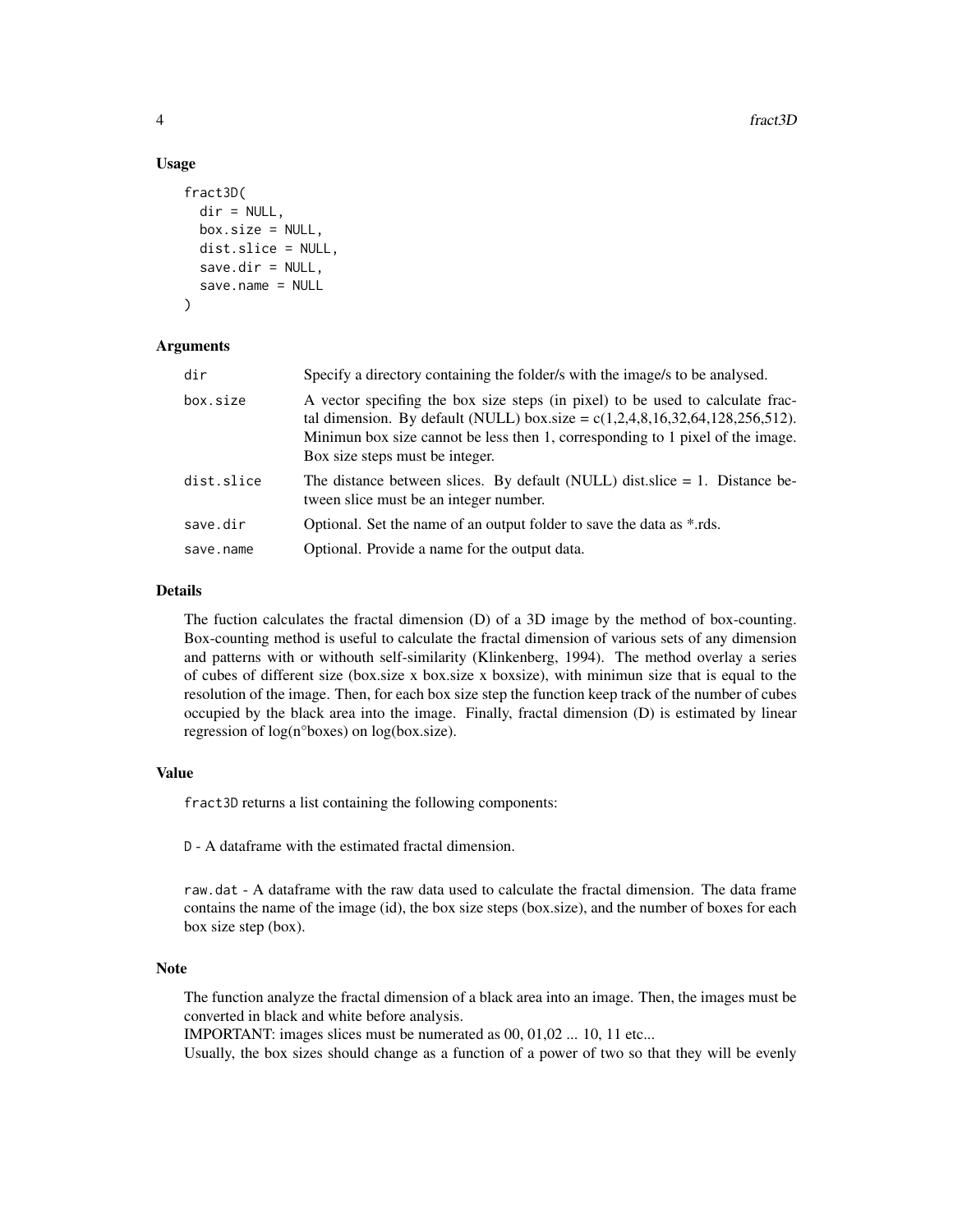#### fract3D 5

spaced in the log space. However, this can result in too few points to fit linear regression. Therefore, according to Dubuc et al. (1989) the function allow to use box.size from 1 to +inf not necessarly with dyadic step.

#### References

- Mandelbrot B.B. (1982) *The fractal Geometry of Nature*. San Francisco: W.H. Freman.
- Klinkenberg B. (1994) *A Review of methods used to determine the fractal dimension of linear features*. Mathematical Geology, vol. 26, n° 1. doi: 10.1007/BF02065874
- Dubuc B., Quiniou J.F., Roques-Carmes C., Tricot C., Zucker S.W. (1989) *Evaluating the fractal dimension of profiles*. Physical Review A, vol. 39, n° 3. doi: https://doi.org/10.1103/PhysRevA.39.1500
- Taud H and Parrot J-F (2005) *Measurement of DEM roughness using the local fractal dimension*. Géomorphologie: relief, processus, environnement: 4, 327-338. doi: 10.4000/geomorphologie.622

#### See Also

fract3D to estimate the fractal dimension of a 3D (sliced) image/s.

#### Examples

## Not run:

```
# The example below calculates the fractal dimension of 3D sliced image/s
# contained into folder/s that are placed into "source.dir".
# Then, a file named "res.rds" is saved into the "output" folder.
# The distance between sliced image is 10 px.
fct3D <- fract3D(dir = "source.dir",
                dist.slice = 10,
```
box.size = c(1,2,4,8,16,32,64,128,256,512), save.dir = "output/", save.name = "res")

fct3D\$D # a data frame with the estimated fractal dimension fct3D\$raw.dat # the raw data from which fractal dimension was calculated

## End(Not run)